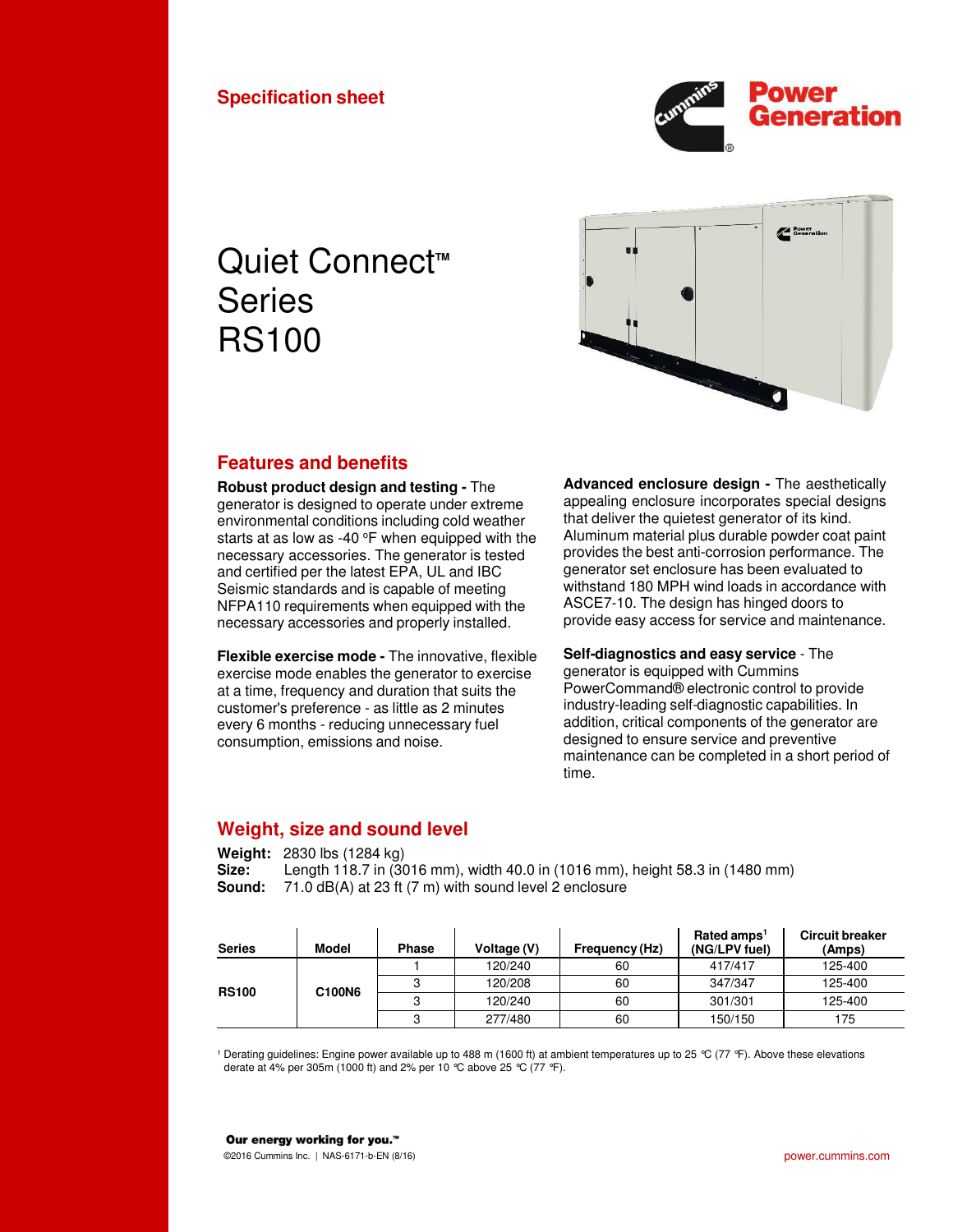### **Product features**

#### **Engine**

- Natural gas/propane 1800 rpm engine
- Engine air cleaner normal duty
- Electronic governor, isochronous
- Engine starter, 12 VDC motor
- Shutdown low oil pressure
- Extension oil drain
- Engine oil included

## **Fuel system**

• Single fuel – natural gas or propane vapor, field selectable

#### **Alternator**

- $\bullet$  60 Hz, 1 phase, 4 lead, or 3 phase, 12 lead, 120 °C temperature rise at 40 °C ambient
- Exciter/voltage regulator torque match

#### **Control**

- PowerCommand 1.1
- Display language English
- Control mounting, left facing

#### **Electrical**

- Single circuit breaker, UL certified, right-side mounted
- Battery charging alternator, normal duty
- Battery charger 6 Amp, regulated

#### **Cooling**

- Generator set cooling capability  $-50$  °C
- Shutdown low coolant level
- Engine coolant 50/50 mixture
- Extension coolant drain

#### **Enclosure**

- Aluminum enclosure Sound Level 1 with muffler installed, sandstone color
- Wind rating 180 MPH
- **Code compliance**
- UL 2200
- EPA emissions, stationary emergency, 40CFR60
- IBC Seismic
- NFPA110 capable

#### **Generator set application**

- Coolant heater
- Crank case vent heater
- Battery rack
- Flexible fuel line
- Literature (English) operator's manual, installation manual

#### **Warranty**

- Base warranty 2 year standby
- Extended warranties available

#### **Packaging**

• Shipping pallet

### **Generator set performance**

**Governor regulation class:** ISO 8528 Part 1 Class G3 **Voltage regulation, no load to full load:** ±1.0% **Random voltage variation:** ±1.0% **Frequency regulation:** Isochronous **Random frequency variation**: ± 0.25% @ 60 Hz **Radio frequency emissions compliance:** FCC code Title 47 part 15 Class B

# **Engine**

**Design:** Turbocharged and aftercooled **Bore:** 102.1 mm (4.02 in) **Stroke:** 119.9 mm (4.72 in) **Displacement:** 5.9 liters (359 in<sup>3</sup>) **Cylinder block:** Cast iron, in-line 6 cylinder **Battery capacity:** 850 amps at ambient temperature of 0  $\degree$ F to 32  $\degree$ F (-18  $\degree$ C to 0  $\degree$ C) **Battery charging alternator:** 52 amps **Starting voltage: 12 volt, negative ground Lube oil filter type(s):** Spin-on with relief valve **Standard cooling system:** 50° C (122° F) ambient cooling system **Rated speed:** 1800 rpm

# **Fuel supply pressure**

**Minimum fuel supply pressure:** 1.5 kPa (6.0 in H<sub>2</sub>0) **Maximum fuel supply pressure:** 3.5 kPa (14.0 in H<sub>2</sub>0)

# **Control system**

The PowerCommand® electronic control is standard equipment and provides total generator set system integration including automatic remote starting/stopping, precise frequency and voltage regulation, alarm and status message display, output metering, auto-shutdown at fault detection and NFPA 110 Level 1 compliance.

# **Sound attenuated enclosure**

The aesthetically appealing enclosure incorporates special designs that deliver the quietest generator of its kind. Aluminum material plus durable powder coat paint provides the best anti-corrosion performance. The generator set enclosure has been evaluated to withstand 180 MPH wind loads in accordance with ASCE7-10. The design has hinged doors to provide easy access for service and maintenance.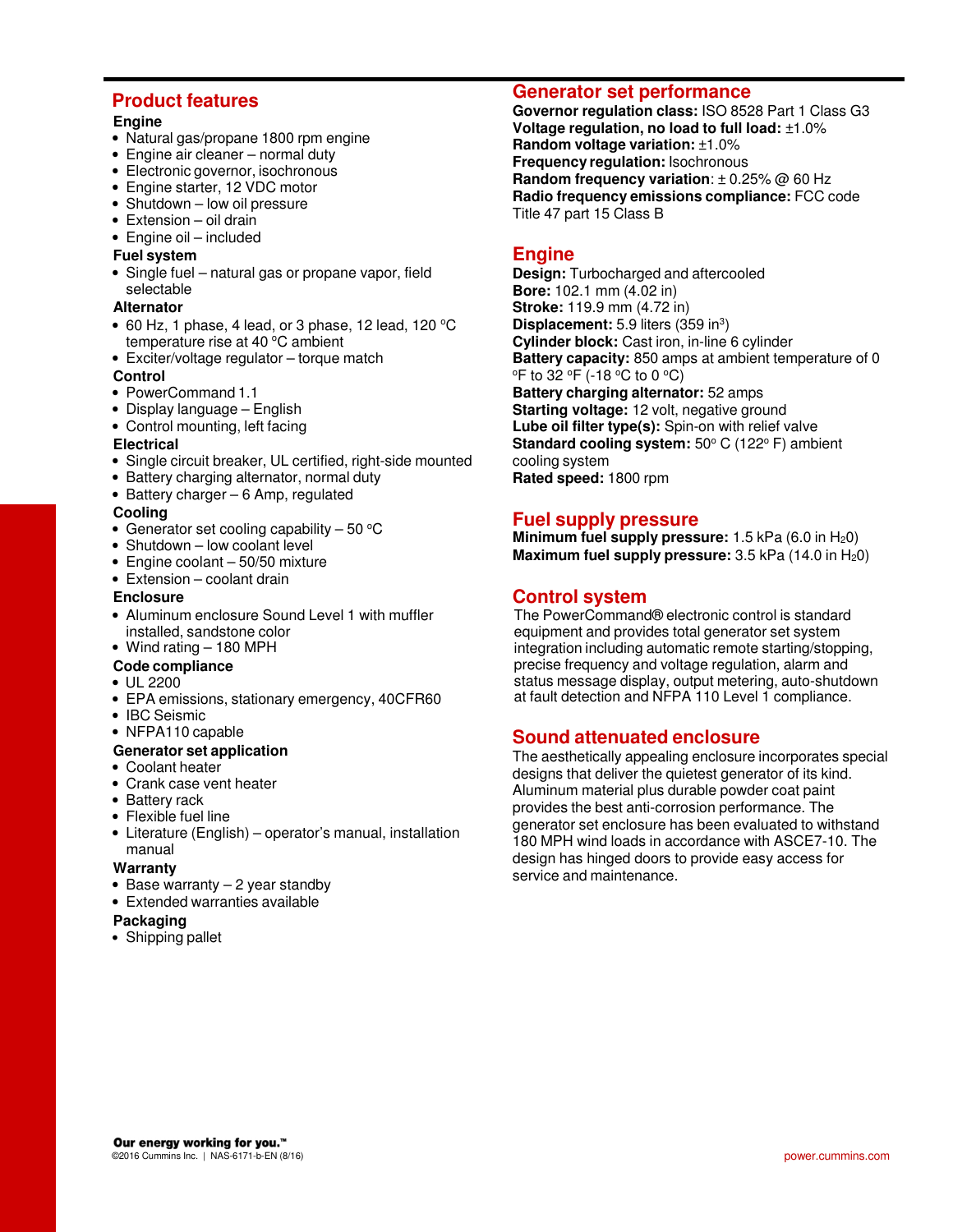# **Average fuel consumption**

#### **Fuel consumption – natural gas Fuel consumption – LP vapor**

| Load:       | 1/4   | 1/2   | 3/4    | Full   |
|-------------|-------|-------|--------|--------|
| $Ft^3/hr$ : | 549.6 | 805.4 | 1050.8 | 1317.7 |
| $M^3/hr$ :  | 15.6  | 22.8  | 29.8   | 37.3   |

| Load:       | 1/4   | 1/2   | 3/4   | Full  |
|-------------|-------|-------|-------|-------|
| $Ft^3/hr$ : | 207.5 | 311.8 | 411.2 | 518.7 |
| $M^3/hr$ :  | 5.9   | 8.8   | 11.7  | 14.7  |
| Gal/hr      | 5.70  | 8.57  | 11.30 | 14.25 |

Conversion factor:  $8.58$  ft<sup>3</sup> = 1 lb  $0.535m^3 = 1$  kg

 $36.39$  ft<sup>3</sup> = 1 gal

# **Basic dimensions**



Note: This outline drawing is provided for general reference only and is not intended for use in design or installation. For more information, see Operators and Installation manuals or contact your distributor or dealer for assistance.